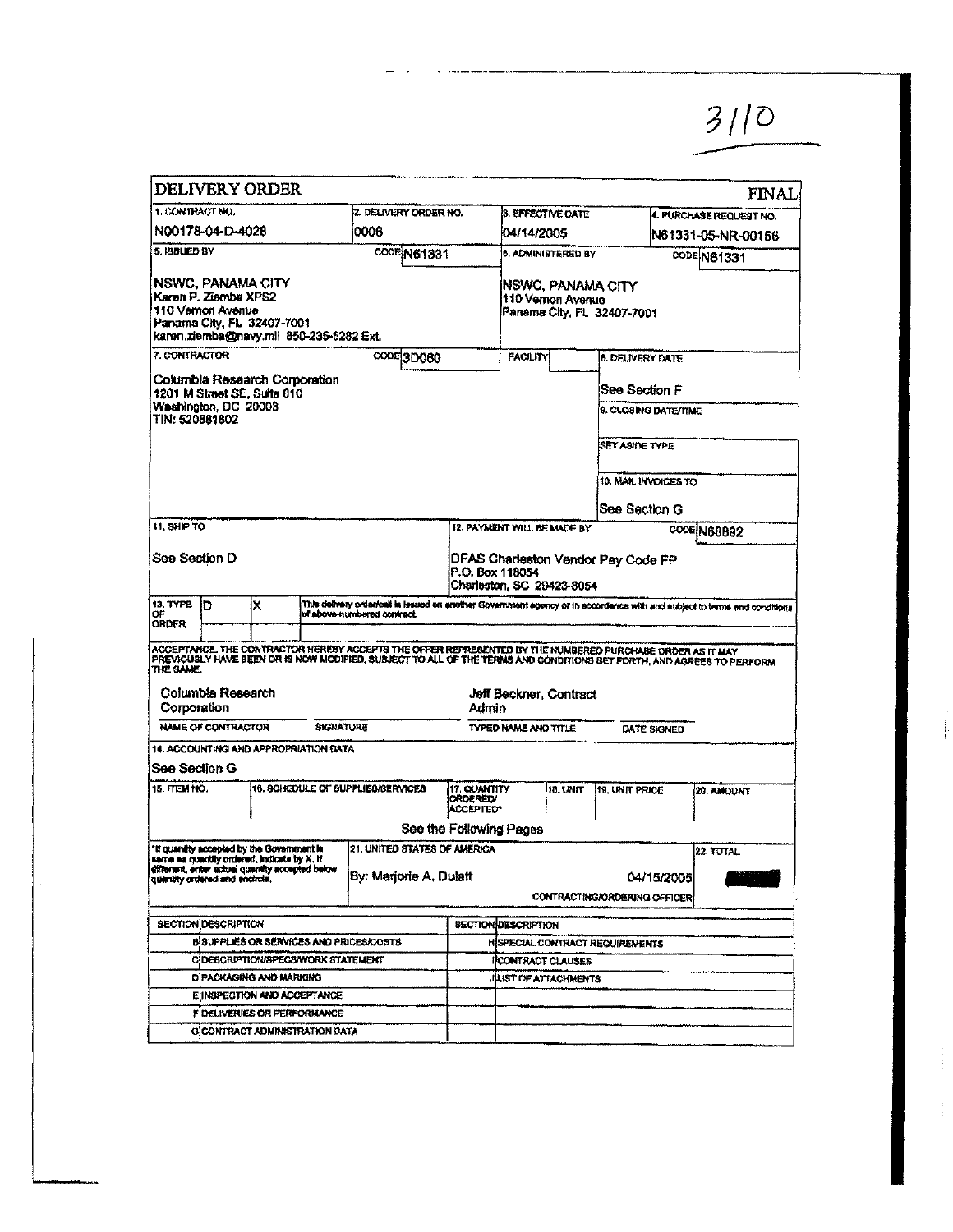| CONTRACT NO.     | <b>IDELIVERY ORDER NO.</b> | <b>IPAGE</b> |
|------------------|----------------------------|--------------|
| N00178-04-D-4028 | 10006                      | 12 of 10     |

 $\sim$   $\sim$ 

# **GENERAL INFORMATION**

 $\mathcal{L}(\mathcal{A})$  and  $\mathcal{L}(\mathcal{A})$  .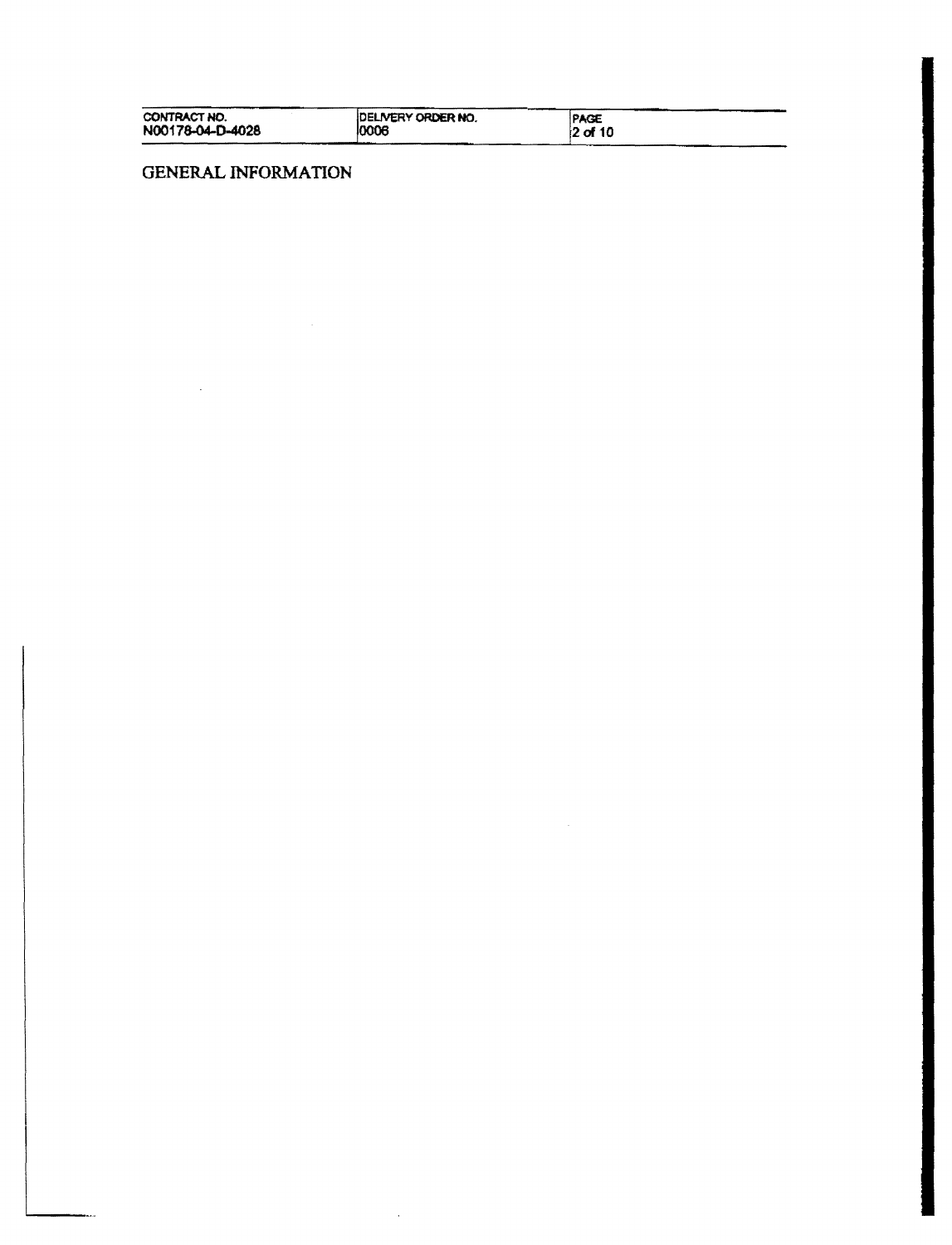| CONTRACT NO.          | N00178-04-D-4028                                                                                                                                  | <b>IDELIVERY ORDER NO.</b><br>0006                | PAGE<br>3 of 10 |  |
|-----------------------|---------------------------------------------------------------------------------------------------------------------------------------------------|---------------------------------------------------|-----------------|--|
|                       |                                                                                                                                                   | SECTION B SUPPLIES OR SERVICES AND PRICES         |                 |  |
|                       | CLIN - SUPPLIES OR SERVICES                                                                                                                       |                                                   |                 |  |
| For FFP Items:        |                                                                                                                                                   |                                                   |                 |  |
| Item                  |                                                                                                                                                   | Supplies/Services Qty Unit Unit Price Total Price |                 |  |
| 0002                  | Fabrication of<br>Fiberglass<br>Components for<br>Swimmer Delivery<br>Vehicle for the<br>Navy Burface<br>Warfare Center<br>Pansma City<br>Florida |                                                   |                 |  |
| 000201 LINE OF<br>TM) | ACCOUNTING TO<br>SUPPORT 0002<br>(FMS Case #UK-P-B                                                                                                | $1.0$ Lot                                         |                 |  |
| 000202 LINE OF<br>TM) | ACCOUNTING TO<br>SUPPORT 0002<br>(PMS Case #UK-P-B                                                                                                | $1.0$ Lot                                         |                 |  |
| 000203 LINE OF        | ACCOUNTING TO<br>SUPPORT 0002                                                                                                                     | $1.0$ Lot                                         |                 |  |

SUPPORT 0002<br>(FMS Case #UK-P-B<br>TM)

SEE ATTACHED STATEMENT OF WORK.

**MAIL INVOICES TO:** 

NAVAL SURFACE WARFARE CENTER PANAMA CITY

ATTN: XPS2, K ZIEMBA

110 VERNON AVENUE

PANAMA CITY, FL 32407-7001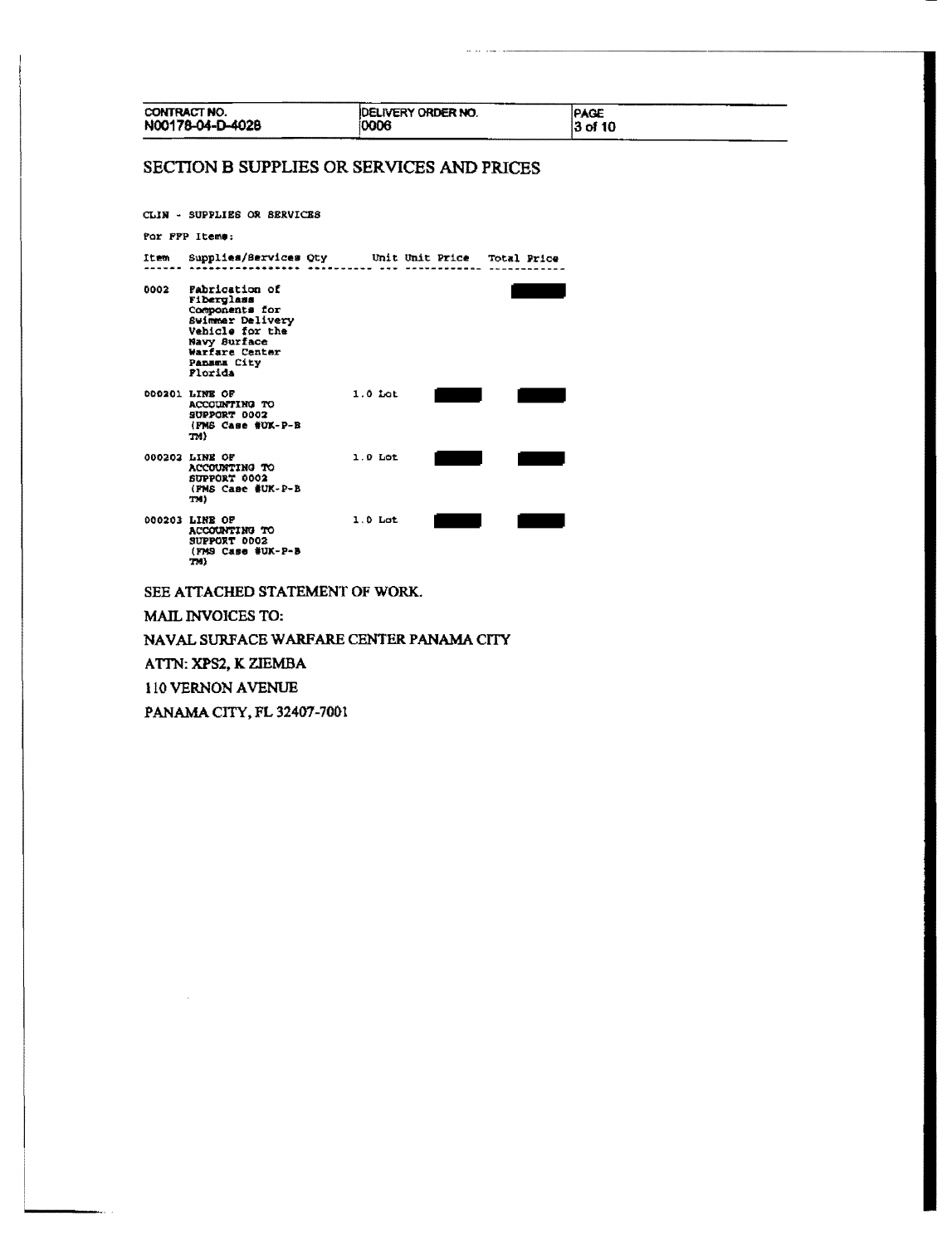| CONTRACT NO.<br>N00178-04-D-4028<br>--- | <b>IDELIVERY ORDER NO.</b><br>10006 | <b>PAGE</b><br>l4 of 10 |
|-----------------------------------------|-------------------------------------|-------------------------|
|-----------------------------------------|-------------------------------------|-------------------------|

SECTION C DESCRIPTIONS AND SPECIFICATIONS

a ay aana ahaan uu uu dhinnaa dhaa wadan aa aa markaa bahaa lee baalkiin in intii dhambaan kaalimaa ahaan ahaa

 $\Delta\omega = \Delta\omega = 1$ 

الداري الأكثر والمتعدد والمدافق في المدين

J.

See attached statement of work (sow).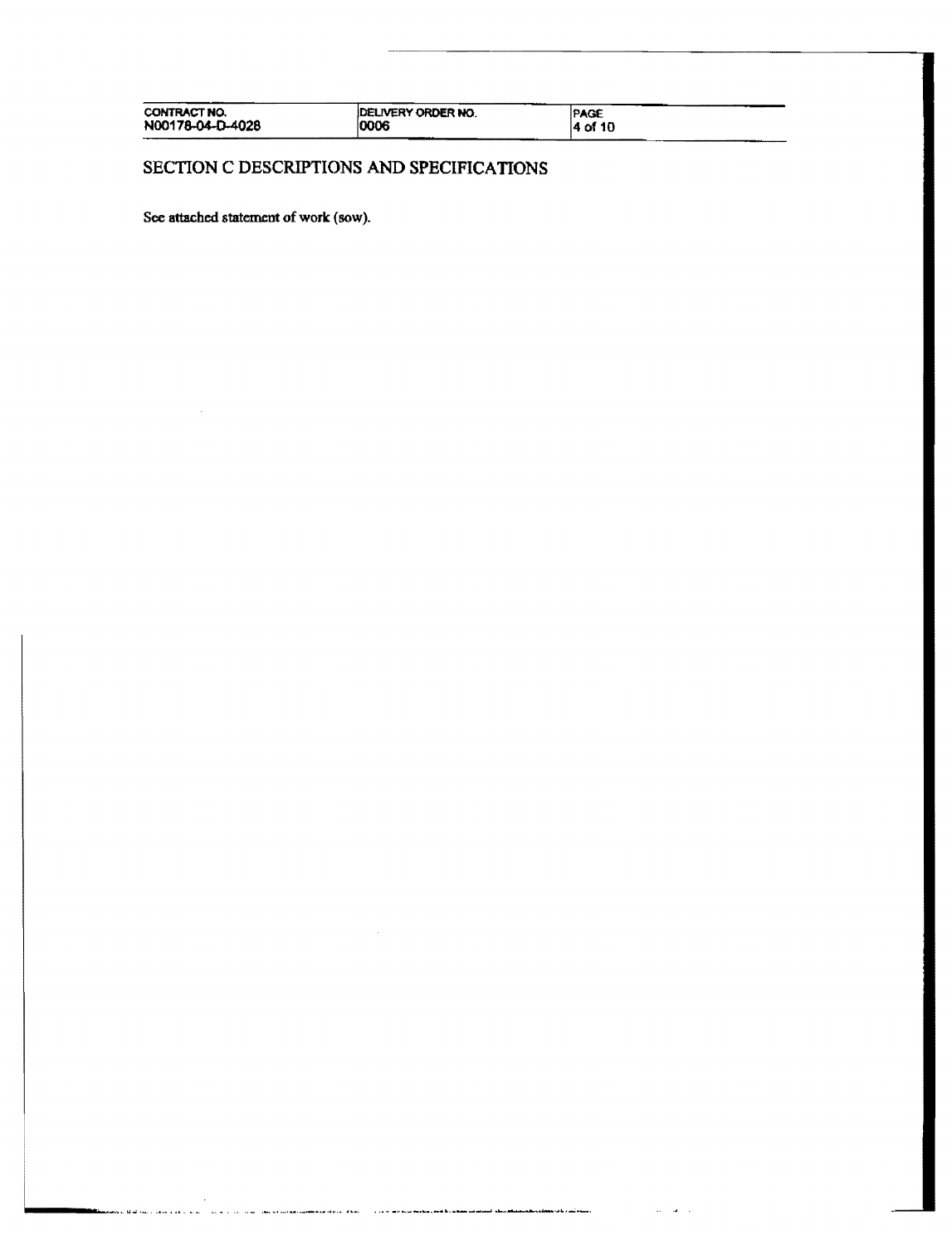# SECTION D PACKAGING AND MARKING

PLACE OF DELIVERY

All items shall be delivered to:

NAVAL SUPPORT ACTIVITY PANAM CITY

RECEIVING OFFICER, BUILDING 100

PANAMA CITY BEACH, FL 32407-7018

FOB DESTINATION

THE CLAUSES IN SECTION D OF THE BASIC CONTRACT APPLY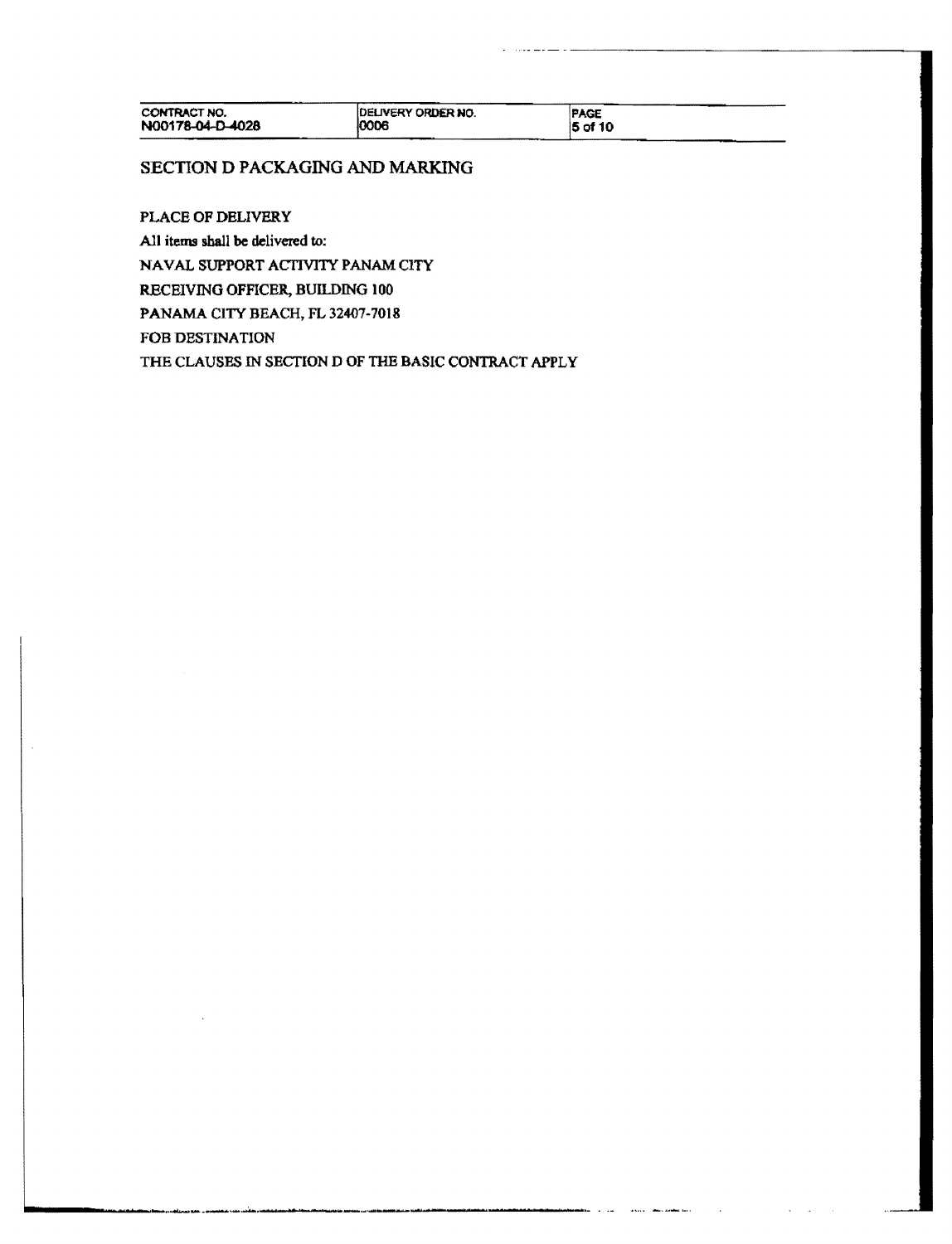| CONTRACT NO.     | <b>DELIVERY ORDER NO.</b> | <b>PAGE</b> |
|------------------|---------------------------|-------------|
| N00178-04-D-4028 | 0006                      | $16$ of 10  |

# SECTION E INSPECTION AND ACCEPTANCE

 $\cdots$ 

All items will be inspected and accepted by Government personnel at the Naval Support Activity, Panama City. Florida.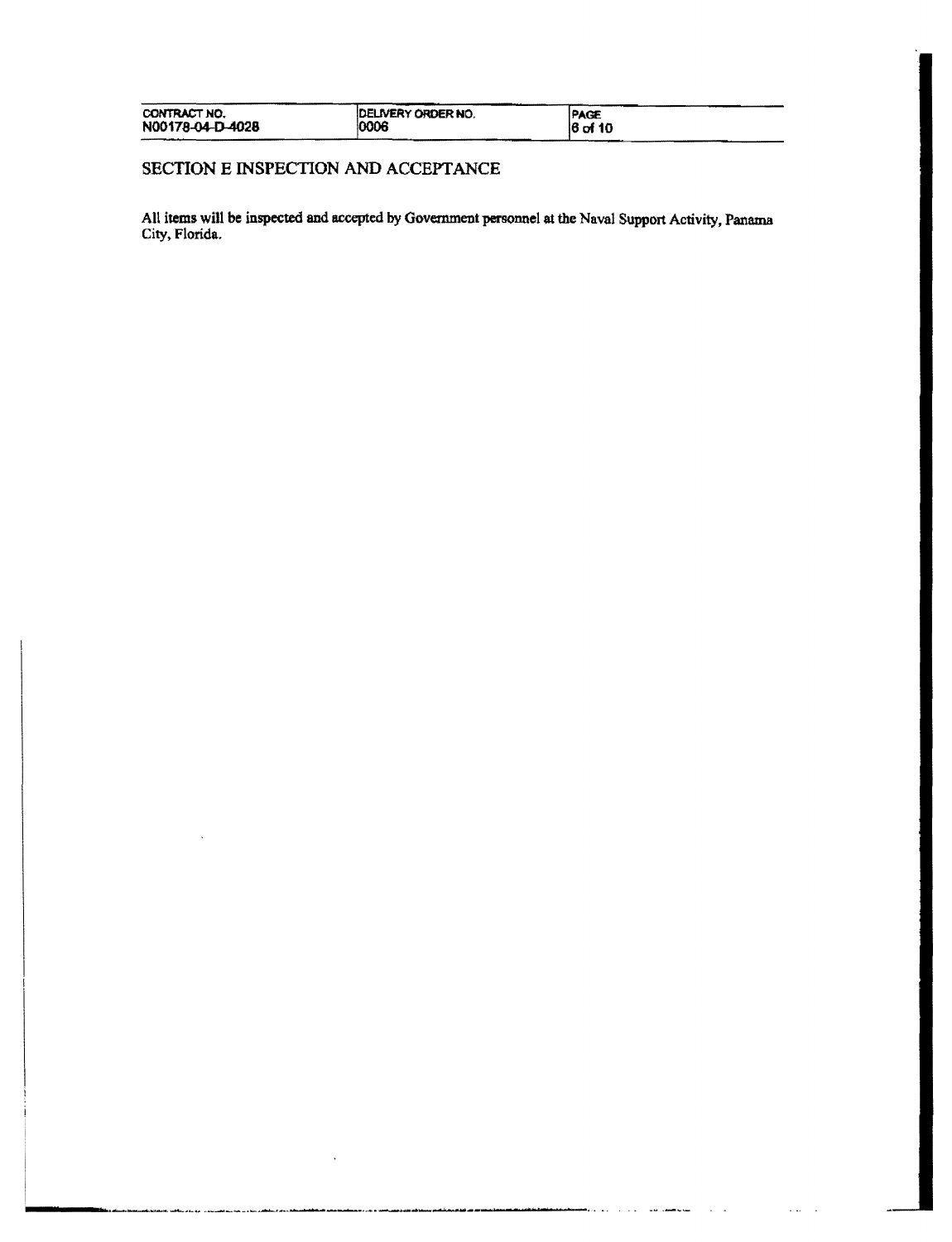| CONTRACT NO.     | <b>IDELIVERY ORDER NO.</b> | <b>PAGE</b> |
|------------------|----------------------------|-------------|
| N00178-04-D-4028 | 0006                       | $ 7$ of 10  |

## SECTION F DELIVERIES OR PERFORMANCE

## CLIN - DELIVERIES OR PERFORMANCE

The period of performance is from date of task order award through 14 November 2005.

فتتوجه وبالمستعدد والمتعا

ana a

متعاديها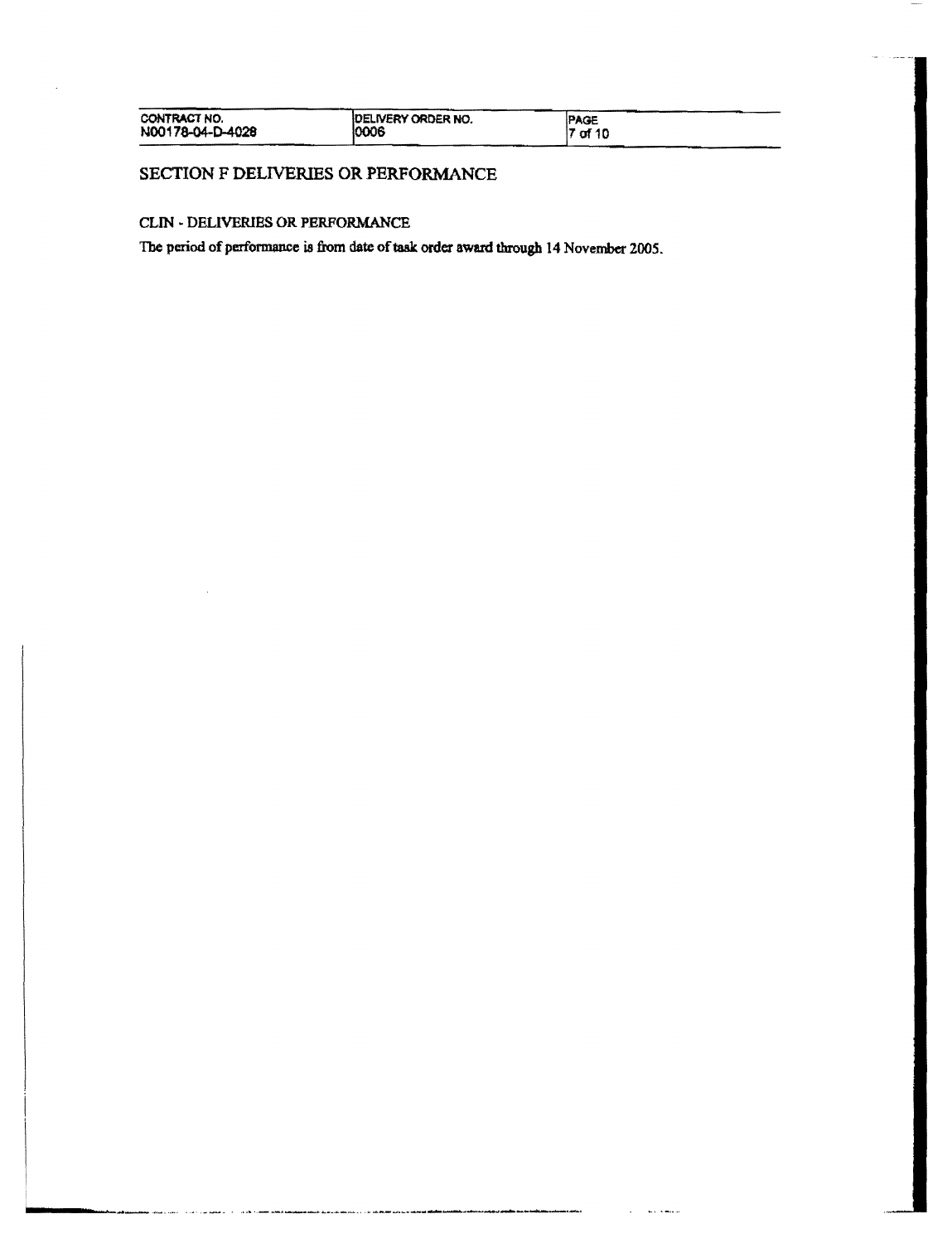| CONTRACT NO.                | <b>IDELIVERY ORDER NO.</b> | <b>PAGE</b> |
|-----------------------------|----------------------------|-------------|
| N00178-04-D-4028<br>------- | '0006                      | $ 8$ of 10  |

# SECTION G CONTRACT ADMINISTRATION DATA

Accounting Data

 $\sim$   $\sim$  .

SLINID PR Number Number 1ncremental Amount 000201 LLA :<br>AA 97X4930 NH1E 000 77777 0 000178 2F 000000 31R4T040UK02 000202 50116489 LLA :<br>AB 97X4930 NH1E 000 77777 0 000178 2F 000000 31RRF040XMAS  $\blacksquare$ 000203 50116487 LIA :<br>AC 97X4930 NH1E 000 77777 0 00178 2F 000000 31RRF040X4KP

Task Order Manager Nancy J. Chamberlain, E42 110 Vernon Ave Panama City, PL 32407<br>nancy.chamberlain@navy.mil<br>850-234-4144

.<br>Senderty and the contract of the sender of the contract of the information of the contract of the first official or operation

فأستعف فالمحافيات المنافس بالوالين فلأنفذ

.......

أحماده فتفعل والمتوافا

 $\sim 10^{11}$  km  $^{-1}$  km

# SECTION H SPECIAL CONTRACT REQUIREMENTS

SECTION H - SPECIAL CONTRACT REQUIREMENTS THE CLAUSES IN SECTION H OF THE BASIC CONTRACT APPLY.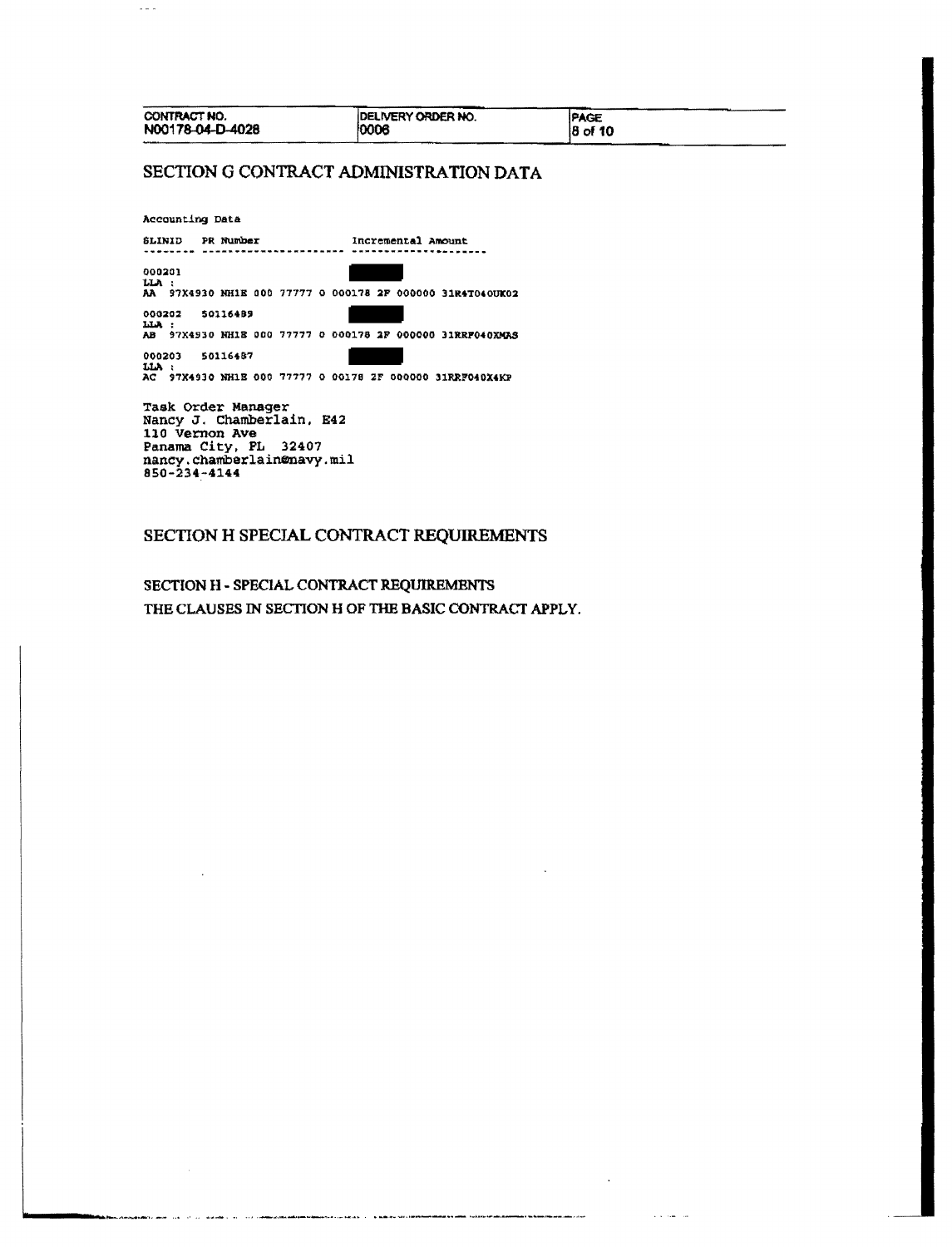DELIVERY ORDER NO. PAGE<br>9 of 10 CONTRACT NO.<br>N00178-04-D-40<mark>28</mark>

# SECTION I CONTRACT CLAUSES

## THE CLAUSES IN SECTION I OF THE BASIC CONTRACT APPLY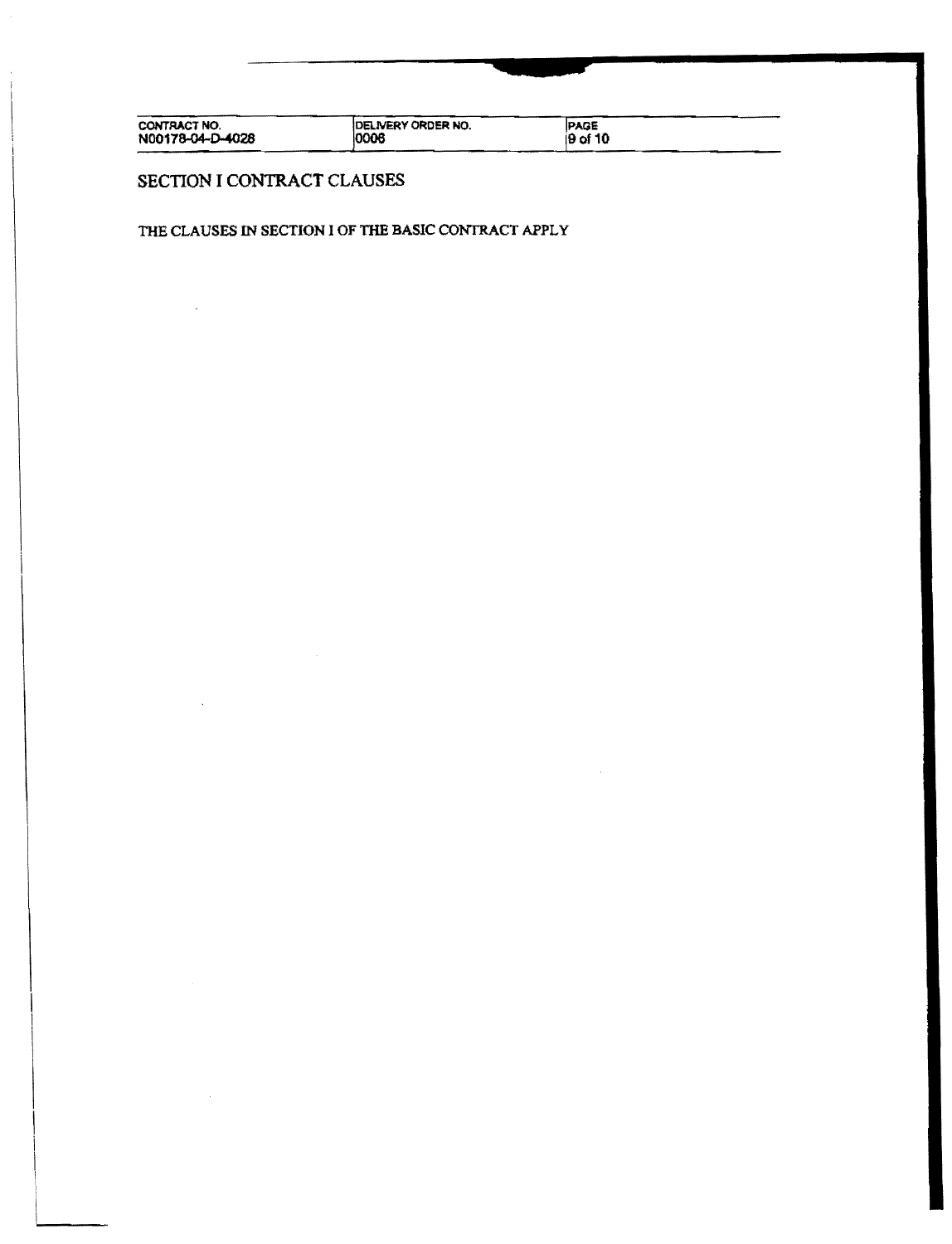| CONTRACT NO.     | <b>IDELIVERY ORDER NO.</b> | <b>PAGE</b> |
|------------------|----------------------------|-------------|
| N00178-04-D-4028 | 10006                      | 10 of 10    |

 $\sim 10^{-10}$ 

 $\sim$ 

# SECTION J LIST OF ATTACHMENTS

 $\overline{\phantom{a}}$ 

Statement of work Contract Data Requirements List, DO Form 1423 Drawing 6893471 Rev B Drawing 7648174 Drawing 1648329 Drawing 7648330 Drawing 7648354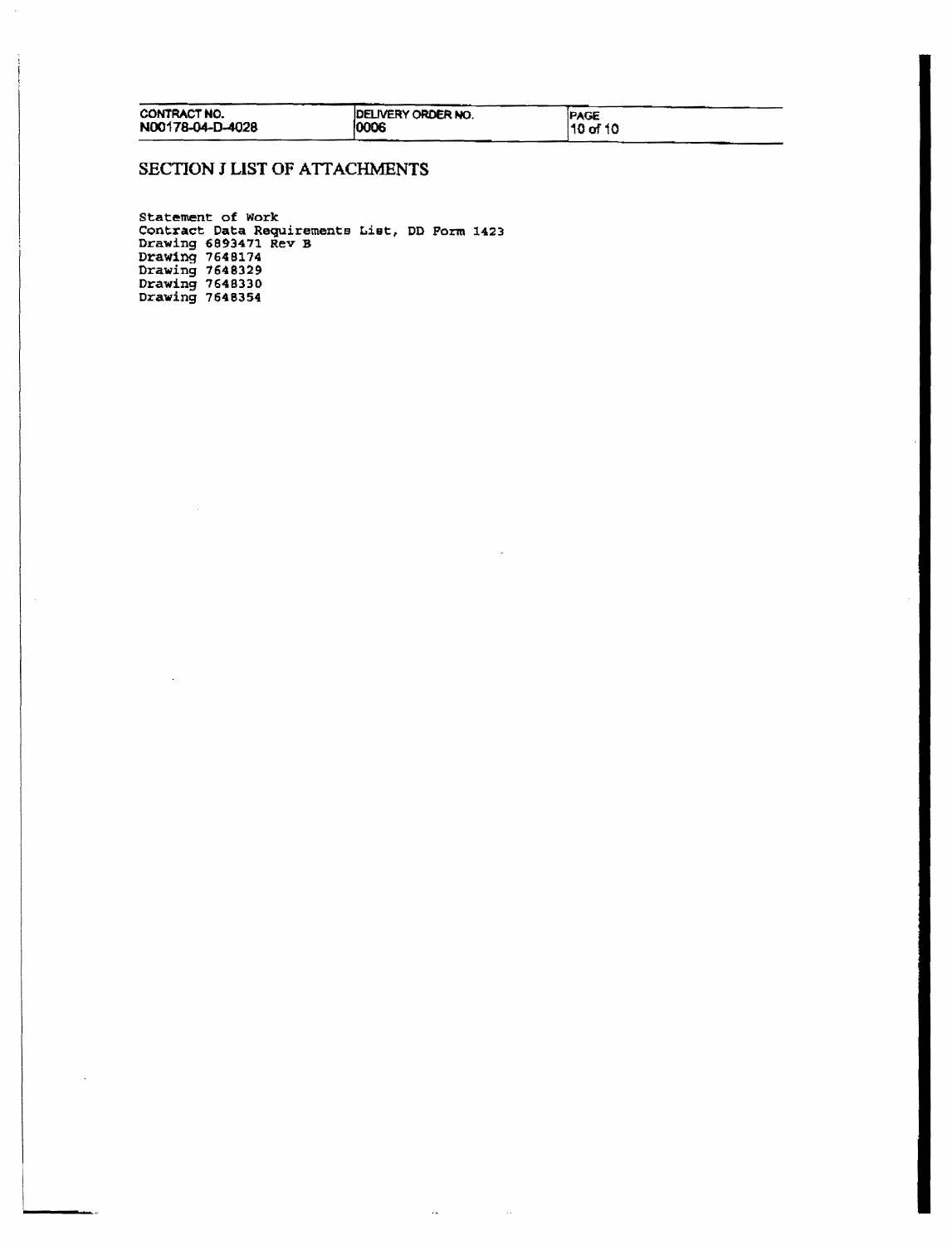## **STATEMENT OF WORK FOR SEAL DELIVERY VEHICLE COMPONENTS**

#### 1.0 SCOPE

This Statement of Work (SOW) describes the requirements necessary for the contractor to provide specified SEAL Delivery Vehicle MK 8 MOD 1 (SDV) Buoyancy Foam and Fibergiass components. The Naval Surface Warfare Center, Panama City (NSWC PC) point of contact for this SOW is Mr. David Fonzi, Code E43, phone (850) (235-5012).

#### **2.0 APLICABLE DOCUMENTS**

The following documents, of the latest issue, form a part of this SOW to the extent specified herein. In the event of conflict between the documents referenced herein and the contents of this SOW, the contents of this SOW shall take precedence. Documents referenced in the primary references shall be for guidance only.

### 2.1 Military Specifications:

None

#### 2.2 Military Standards:

None

#### 2.3 Other Documents:

SDV drawings as identified in section 4.3.1.

NAVSEA Tech Pub T9074-AS-GIB-010/0271, Requirements for Non-Destructive Testing Methods

ANSI / ISO / ASO 09001-2000, Quality Management Systems Requirements

#### **3.0 REQUIREMENTS**

3.1 The contractor shall provide facilities labor and materials to provide the following SDV subsystem components assembled and tested in accordance with the information identified in section 4.0.

a. 13 each, 7648174-1, Mast Assembly b. 13 each. 7648329-1, Strongback Middle Cover c. 13 each, 7648330-1, Strongback Aft Cover  $\eta$ M. 13 each, 7648354-1, Trimming Foam ^  $\lceil 0 \rceil$  / e. 13 each, 7648354-3, Trimming Foam / f. 13 each, 7648354-5, Trimming Foam  $\lambda$ . 13 each, 7648354-7, Trimming Foam<br>  $\lambda$  13 each, 7648354-9, Trimming Foam<br>
i. 6 each, 6893471-1, Upper Buoyancy Pod

3.2 The contractor shall provide and maintain a Quality Assurance (QA) / Quality Control (QC) system in accordance with the requirements of ANSI/ASQC Q9002. The quality system procedures, planning, and all other documentation and data that comprise the quality system shall be made available to the purchaser for review and approval. The purchaser may perform any necessary inspections, validations, verifications and evaluations necessary to ascertain conformance and compliance to the requirements and adequacy of the implemented procedures. The purchaser reserves the right to disapprove the quality system or portions thereof when it fails to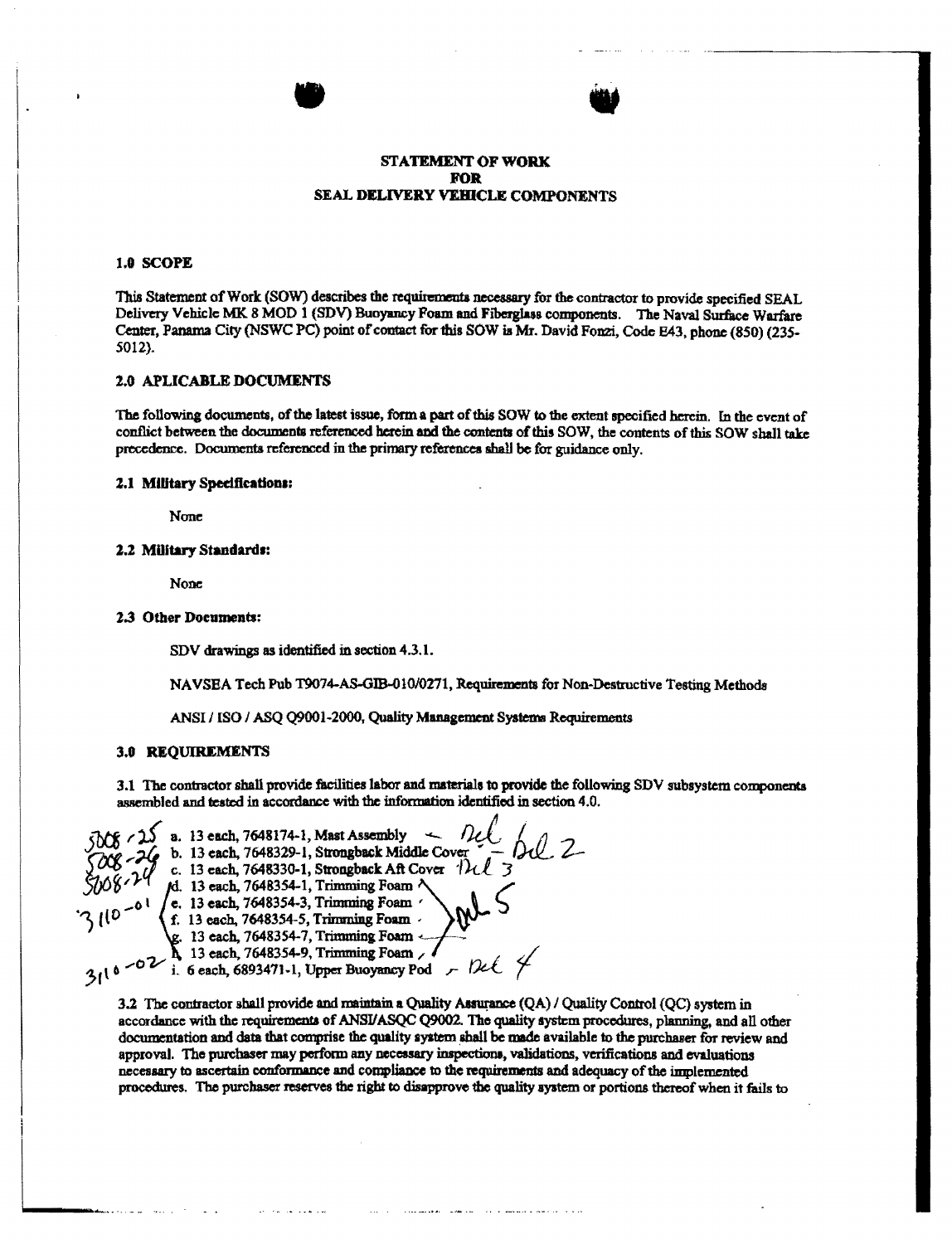meet its contractual requirements. The supplier shall require ofsub-tier suppliers a quality system that achieves control of quality of the services and supplies provided.

........\_.\_--------

3.3 The contractor shall provide all of the Objective Quality Evidence (OQE) required by the component drawings identified in section 4.0 including completed teat procedures. material certifications, and certificates of compliance/conformance, and all other OQE required by the drawings.

### 4.0 GOVERNMENT FURNISHED INFORMATION

The following SDV Drawings and NORs will be provided in electronic format as .pdf files. Files (drawings and NORs) may be printed as required. Upon completion of the order, all files, electronic and/or printed, shall be destroyed in accordance with Paragraph 8.0 Destruction Notice.

| Upper Buoyancy Pod      |
|-------------------------|
|                         |
|                         |
| Strongback Middle Cover |
| Strongback Aft Cover    |
|                         |
|                         |

### 5.0 DELIVERIES

5.1 The contractor shall provide deliverables in accordance with attached Contract Data Requirements List, DD Form 1423, Exhibit A.. All CDRL deliverables to NSWC PC, Code E43, shall be sent to Mr. David Fonzi's attention. All CDRL deliverablca to NSWC PC Code A09 shall·be sent to Mr. Bryan Schwab's attention.

5.2 Six (6) each of items a. through h. and three (3) each of item i. in Section 3.1, together with their OOE, shall be delivered on or before 4 months after issuance of the order.

5.3 The remaining seven (7) each of items a. through h. and three (3) each of item i. in Section 3.1, together with their OQE, shall be delivered on or before the end of the period of performance.

5.4 The contractor shall package the hardware deliverables grouped and identified by subsystem for delivery to NSWC PC. Care shall be taken to ensure no damage occurs to the packaged components while in transit or storage.

5.5 The contractor shall package the DQE separate from the hardware to be delivered to NSWC PC concurrently with the hardware with each OQE package corresponding to a hardware delivery. The OQE shall be grouped by the hardware (e.g., part number and serial number etc.) it represents so that the OQE can be easily and accurately identified with specific hardware.

#### 6.0 PERIOD OF PERFORMANCE

The period of performance shall be 8 months from issuance of the order.

### 7.0 SECURITY

This is an UNCLASSIFIED effort. The contractor will not require access to classified information. All work generated by the contractor will be UNCLASSIFIED.

#### 8.0 DISTRIBUTION LIMITATION STATEMENT

Technical documents generated under this task shall carry the following handling statements affixed to the cover and title page.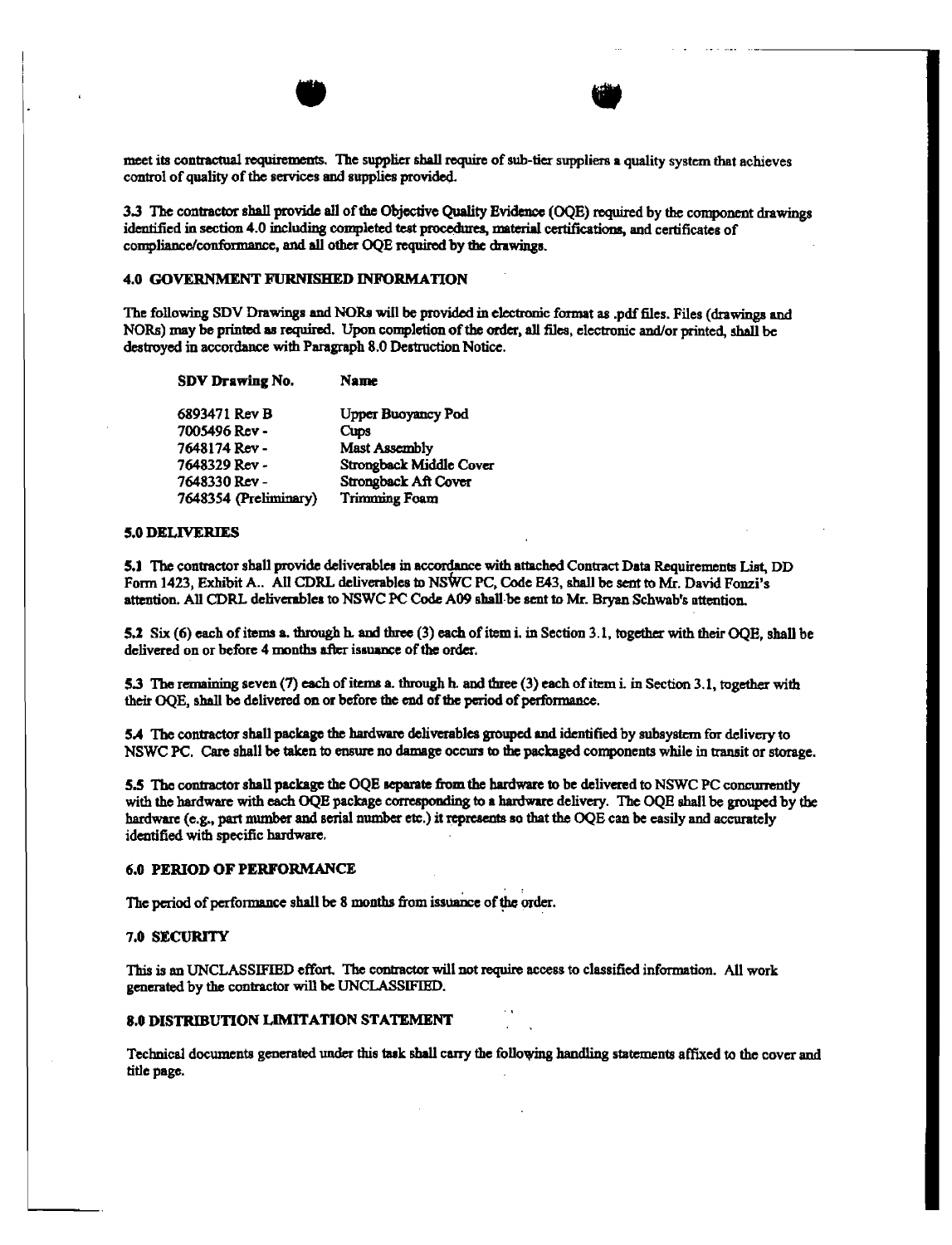Distribution authorized to Department of Defense and U.S. DOD contractors only; Administrative/Operational use; 15 Jun 90. Other requests shall be referred to CNO (OP-31).

No distribution of this drawing shall be made to DTIC

No secondary distribution authorized without prior written approval of CN0 (OP31).

DESTRUCTION NOTICE - For classified documents, follow the procedures in DOD 5220.22-M. National Industrial Security Operating Procedures Manual, Chapter 5, Section 7 or DOD 5200.1-R, Information Security program Regulation. FOR UNCLASSIFIED LIMITED DOCUMENTS, destroy by any method that will prevent disclosure of contents or reconstruction of the document.

WARNING - This document contains technical data whose export is restricted by the Arms Export Control Act (Title 22, U.S.C., Sec 2751, et seq.) or the Export Administration Act of 1979, as amended Title 50, U.S.C., App. 2401 et seq. Violations of these export laws are subject to sever criminal penalties. Disseminate in accordance with provisions of DOD Directive 5230.25.

Any data or portion thereof carrying the above statement must be submitted to the Naval Surface Warfare Center, Panama City and be approved for public release prior to any public display or presentation.

## **9.0 RELEASE OF INFORMATION**

All technical data provided to the Contractor by the Government shall be protected from public disclosure in accordance with the markings contained thereon. All other information relating to items to be delivered or services to the performed under this contract shall not be disclosed by any means without prior written approval of the authorized representative of the Contraction Officer. Dissemination or public disclosure includes, but is not limited to, permitting access to such information by foreign nationals or by any person or entities; publication of scientific or technical papers, advertising, or any other proposed public release. The Contractor shall provide adequate protection to such information so as to preclude access to any person or entity not authorized such access by the Government.

## **10.0 PERFORMANCE BASED REQUIREMENTS**

This requirement is performance based. The standards for performance, the acceptable quality level (AQL), performance monitoring plan and incentives are defined as follows:

| Required Service | Standard                           | <b>AOL Requirement</b> | <b>Method of Surveillance</b>                        | Positive/Negative<br>Incentive                                 |
|------------------|------------------------------------|------------------------|------------------------------------------------------|----------------------------------------------------------------|
| On time delivery | Delivered on<br>or before due date | Delivered on time      | <b>TOM/Technical POC</b><br>verification of delivery | 1% reduction in<br>fixed price if AOL<br>remivement is not met |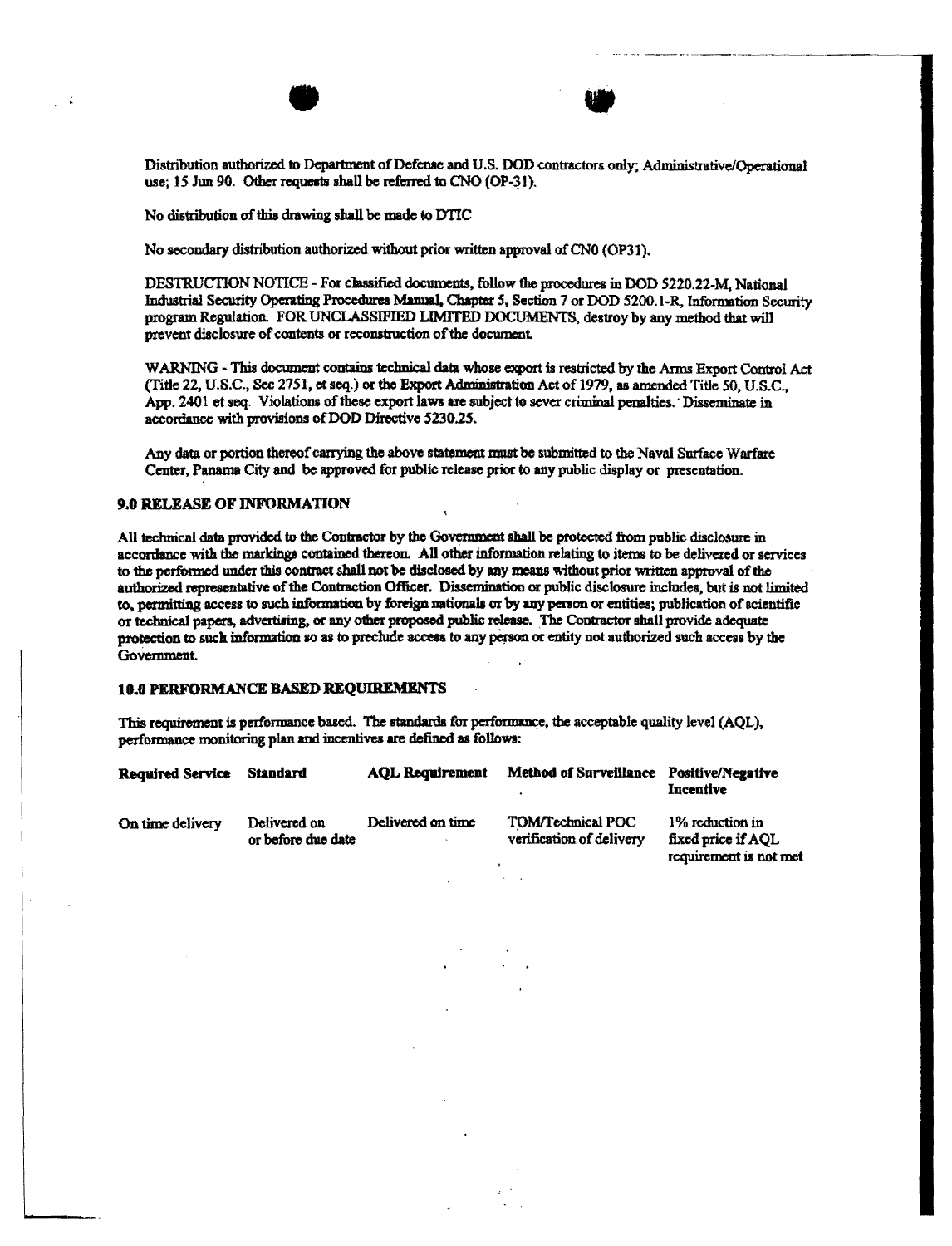|                                                     | <b>CONTRACT DATA REQUIREMENTS LIST</b>                                                                                                              |                   |                |                                                   |                            |                    |                                                                                                                                                                                                                                                                                                                                                                | Form Approved       |            |              |                                           |
|-----------------------------------------------------|-----------------------------------------------------------------------------------------------------------------------------------------------------|-------------------|----------------|---------------------------------------------------|----------------------------|--------------------|----------------------------------------------------------------------------------------------------------------------------------------------------------------------------------------------------------------------------------------------------------------------------------------------------------------------------------------------------------------|---------------------|------------|--------------|-------------------------------------------|
|                                                     |                                                                                                                                                     |                   | (2 Data Items) |                                                   |                            |                    |                                                                                                                                                                                                                                                                                                                                                                | OMB No. 0704-0188   |            |              |                                           |
|                                                     |                                                                                                                                                     |                   |                |                                                   |                            |                    | Public reporting burden for this collection of information is eathnated to average 110 hours per response, including the time for reviewing instructions, seerching existing data<br>acurces, gathering and maintaining the date needed, and completing end reviewing the collection of information. Send comments regarding this burden eatlmate or any other |                     |            |              |                                           |
|                                                     |                                                                                                                                                     |                   |                |                                                   |                            |                    | aspect of this collection of information, including suggestions for reducing this burden to Department of Defense, Washington Headquarters Services, Directorate for Information<br>Operations and Reports, 1215 Jefferson Davis Highway, Suite 1204, Arlington, VA 22202-4302, and to the Office of Management and Budget, Paperwork Reduction Project        |                     |            |              |                                           |
| the Contract/Pr No. listed in Block E.              |                                                                                                                                                     |                   |                |                                                   |                            |                    | (0704-0188), Washington, DC 20603. Please DO NOT RETURN your form to either of these addresses. Send completed form to the Government trauing Contracting Officer for                                                                                                                                                                                          |                     |            |              |                                           |
| A. CONTRACT LINE ITEM NO.                           |                                                                                                                                                     | <b>B. EXHIBIT</b> | A              |                                                   | C. CATEGORY:<br><b>TDP</b> |                    |                                                                                                                                                                                                                                                                                                                                                                | <b>OTHER</b>        |            |              |                                           |
| D. SYSTEMITEM                                       |                                                                                                                                                     |                   |                | E. CONTRACTAPR NO.                                |                            |                    | F. CONTRACTOR                                                                                                                                                                                                                                                                                                                                                  |                     |            |              |                                           |
| SDV Components                                      |                                                                                                                                                     |                   |                | N0017850116487/89/91                              |                            |                    |                                                                                                                                                                                                                                                                                                                                                                |                     |            |              |                                           |
| 1. DATA ITEM NO.                                    | 2. TITLE OF DATA ITEM                                                                                                                               |                   |                |                                                   |                            | 3. SUBTITLE        |                                                                                                                                                                                                                                                                                                                                                                |                     |            |              | 17. PRICE GROUP                           |
| A003                                                | Technical Report - Study/Services<br>4. AUTHORITY (Dela Acquisition Document No.)                                                                   |                   |                | <b>5. CONTRACT REFERENCE</b>                      |                            |                    | <b>Objective Quality Evidence</b><br><b>8. REQUIRING OFFICE</b>                                                                                                                                                                                                                                                                                                |                     |            |              |                                           |
| DI-MISC-80508A                                      |                                                                                                                                                     |                   |                | SOW paragraph 3.0 & 4.0                           |                            |                    | CSS Code E43                                                                                                                                                                                                                                                                                                                                                   |                     |            |              | <b>18 ESTIMATED</b>                       |
| 7. DO 250 REQ                                       | <b>9. DIST STATEMENT</b>                                                                                                                            | 10. FREQUENCY     |                | 12. DATE OF FIRST SUBMISSION                      |                            |                    | 14.                                                                                                                                                                                                                                                                                                                                                            | <b>DISTRIBUTION</b> |            |              | TOTAL PRICE                               |
| LT                                                  | <b>REQUIRED</b>                                                                                                                                     | <b>ASREO</b>      |                |                                                   | See block 16               |                    |                                                                                                                                                                                                                                                                                                                                                                |                     | b. COPIES  |              |                                           |
| 8. APP CODE                                         | See SOW                                                                                                                                             | 11. AS OF DATE    |                | <b>13 DATE OF BUBBEOUFNT</b><br><b>SUBMISSION</b> |                            |                    | a. ADDRESSEE                                                                                                                                                                                                                                                                                                                                                   | Draft               |            | Final        |                                           |
|                                                     | paragraph 8.0                                                                                                                                       |                   |                |                                                   | See block 16               |                    |                                                                                                                                                                                                                                                                                                                                                                |                     | Rag        | Repro        |                                           |
| <b>16. REMARKS</b>                                  |                                                                                                                                                     |                   |                |                                                   |                            |                    | <b>NSWC PC Code E43</b>                                                                                                                                                                                                                                                                                                                                        |                     | 1          |              |                                           |
|                                                     | Blocks 3, 4: Objective Quality Evidence includes but is not limited to: Completed test                                                              |                   |                |                                                   |                            |                    | LT Only:                                                                                                                                                                                                                                                                                                                                                       |                     |            |              |                                           |
|                                                     | procedures, material certifications, certificates of conformance/compliance and/or any                                                              |                   |                |                                                   |                            |                    | CSS COR                                                                                                                                                                                                                                                                                                                                                        |                     |            |              |                                           |
|                                                     | other data required by the drawings. Contractor format shall be acceptable unless<br>otherwise indicated on drawing or in associated documentation. |                   |                |                                                   |                            |                    | <b>NSWC PC Code XPS2</b>                                                                                                                                                                                                                                                                                                                                       |                     |            |              |                                           |
|                                                     |                                                                                                                                                     |                   |                |                                                   |                            |                    |                                                                                                                                                                                                                                                                                                                                                                |                     |            |              |                                           |
|                                                     | Blocks 10, 12, 13: Shall be submitted concurrent with the delivery of the item to which                                                             |                   |                |                                                   |                            |                    |                                                                                                                                                                                                                                                                                                                                                                |                     |            |              |                                           |
| it applies.                                         |                                                                                                                                                     |                   |                |                                                   |                            |                    |                                                                                                                                                                                                                                                                                                                                                                |                     |            |              |                                           |
|                                                     |                                                                                                                                                     |                   |                |                                                   |                            |                    |                                                                                                                                                                                                                                                                                                                                                                |                     |            |              |                                           |
|                                                     |                                                                                                                                                     |                   |                |                                                   |                            |                    |                                                                                                                                                                                                                                                                                                                                                                |                     |            |              |                                           |
|                                                     |                                                                                                                                                     |                   |                |                                                   |                            |                    |                                                                                                                                                                                                                                                                                                                                                                |                     |            |              |                                           |
|                                                     |                                                                                                                                                     |                   |                |                                                   |                            |                    |                                                                                                                                                                                                                                                                                                                                                                |                     |            |              |                                           |
|                                                     |                                                                                                                                                     |                   |                |                                                   |                            |                    |                                                                                                                                                                                                                                                                                                                                                                |                     |            |              |                                           |
|                                                     |                                                                                                                                                     |                   |                |                                                   |                            |                    | <b>15. TOTAL</b>                                                                                                                                                                                                                                                                                                                                               |                     | 1          |              |                                           |
|                                                     | 2. TITLE OF DATA ITEM                                                                                                                               |                   |                |                                                   |                            | 3. SUBTITLE        |                                                                                                                                                                                                                                                                                                                                                                |                     |            |              | 17. PRICE GROUP                           |
| <b>NOT USED</b>                                     | 4. AUTHORITY (Date Acquisition Document No.)                                                                                                        |                   |                | 5. CONTRACT REFERENCE.                            |                            |                    | <b>6. REQUIRING OFFICE</b>                                                                                                                                                                                                                                                                                                                                     |                     |            |              |                                           |
|                                                     |                                                                                                                                                     |                   |                |                                                   |                            |                    |                                                                                                                                                                                                                                                                                                                                                                |                     |            |              | <b>18 ESTIMATED</b><br><b>TOTAL PRICE</b> |
|                                                     | 9. DIST STATEMENT                                                                                                                                   | 10. FREQUENCY     |                | 12. DATE OF FIRST SUBMISSION                      |                            |                    | 14.                                                                                                                                                                                                                                                                                                                                                            | <b>DISTRIBUTION</b> |            |              |                                           |
|                                                     | <b>REQUIRED</b>                                                                                                                                     | <b>OTIME</b>      |                |                                                   |                            |                    |                                                                                                                                                                                                                                                                                                                                                                |                     | b. COPIES  |              |                                           |
| 1. DATA ITEM NO.<br>7 DO 250 REO<br><b>APP CODE</b> |                                                                                                                                                     | 11. AS OF DATE    |                | 13. DATE OF SUBSEQUENT<br>SUBMISSION              |                            |                    | a, ADDRESSEE                                                                                                                                                                                                                                                                                                                                                   | Drak                |            |              |                                           |
|                                                     |                                                                                                                                                     |                   |                |                                                   |                            |                    |                                                                                                                                                                                                                                                                                                                                                                |                     | Rag        | <b>Repro</b> |                                           |
|                                                     |                                                                                                                                                     |                   |                |                                                   |                            |                    |                                                                                                                                                                                                                                                                                                                                                                |                     |            |              |                                           |
| 15. REMARKS                                         |                                                                                                                                                     |                   |                |                                                   |                            |                    |                                                                                                                                                                                                                                                                                                                                                                |                     |            |              |                                           |
|                                                     |                                                                                                                                                     |                   |                |                                                   |                            |                    |                                                                                                                                                                                                                                                                                                                                                                |                     |            |              |                                           |
|                                                     |                                                                                                                                                     |                   |                |                                                   |                            |                    |                                                                                                                                                                                                                                                                                                                                                                |                     |            |              |                                           |
|                                                     |                                                                                                                                                     |                   |                |                                                   |                            |                    |                                                                                                                                                                                                                                                                                                                                                                |                     |            |              |                                           |
|                                                     |                                                                                                                                                     |                   |                |                                                   |                            |                    |                                                                                                                                                                                                                                                                                                                                                                |                     |            |              |                                           |
|                                                     |                                                                                                                                                     |                   |                |                                                   |                            |                    |                                                                                                                                                                                                                                                                                                                                                                |                     |            |              |                                           |
|                                                     |                                                                                                                                                     |                   |                |                                                   |                            |                    |                                                                                                                                                                                                                                                                                                                                                                |                     |            |              |                                           |
|                                                     |                                                                                                                                                     |                   |                |                                                   |                            |                    |                                                                                                                                                                                                                                                                                                                                                                |                     |            |              |                                           |
|                                                     |                                                                                                                                                     |                   |                |                                                   |                            |                    |                                                                                                                                                                                                                                                                                                                                                                |                     |            |              |                                           |
|                                                     |                                                                                                                                                     |                   |                |                                                   |                            |                    |                                                                                                                                                                                                                                                                                                                                                                |                     |            |              |                                           |
|                                                     |                                                                                                                                                     |                   |                |                                                   |                            |                    | 15. TOTAL                                                                                                                                                                                                                                                                                                                                                      |                     |            |              |                                           |
| <b>G. PREPARED BY</b>                               |                                                                                                                                                     |                   | H. DATE        |                                                   |                            | <b>APPROVED BY</b> |                                                                                                                                                                                                                                                                                                                                                                | J. DATE             |            |              |                                           |
|                                                     | David Fonzi, NSWC PC Code E43                                                                                                                       |                   | $1-4-05$       |                                                   |                            |                    | L. R. Krueger, NSWC PC Code A09                                                                                                                                                                                                                                                                                                                                |                     | 2005/01/13 |              |                                           |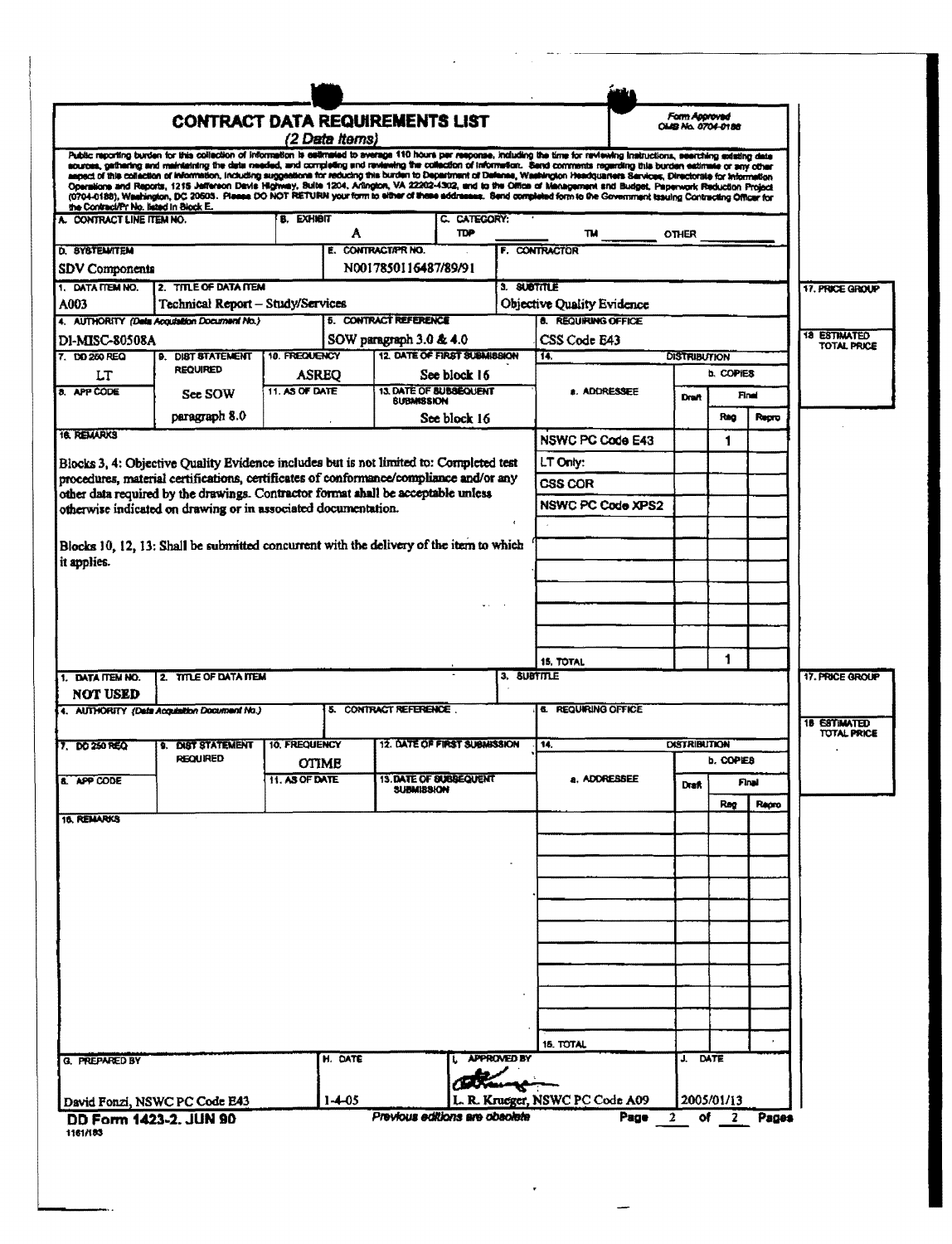|                                                                                                                                                      | <b>CONTRACT DATA REQUIREMENTS LIST</b>                                               |                                |                |                                     |                                        |                    |                                                                                                                                                                                                                                                                                                                                                                                                                                                                                                                                                    | Form Approved<br>OMB No. 0704-0188 |                  |       |                                           |
|------------------------------------------------------------------------------------------------------------------------------------------------------|--------------------------------------------------------------------------------------|--------------------------------|----------------|-------------------------------------|----------------------------------------|--------------------|----------------------------------------------------------------------------------------------------------------------------------------------------------------------------------------------------------------------------------------------------------------------------------------------------------------------------------------------------------------------------------------------------------------------------------------------------------------------------------------------------------------------------------------------------|------------------------------------|------------------|-------|-------------------------------------------|
|                                                                                                                                                      |                                                                                      |                                | (2 Data items) |                                     |                                        |                    |                                                                                                                                                                                                                                                                                                                                                                                                                                                                                                                                                    |                                    |                  |       |                                           |
|                                                                                                                                                      |                                                                                      |                                |                |                                     |                                        |                    | Public reporting burden for this collection of information is astimated to average 110 hours per response, including the time for reviewing instructions, searching existing data<br>sources, gathering and maintaining the data needed, and completing and reviewing the collection of information. Send comments regarding this burden estimate or any other<br>aspect of this collection of information, including suggestions for raducing this burden to Department of Defense, Washington Headquarters Services, Directorate for Information |                                    |                  |       |                                           |
| the Contract/Pr No. IIslad in Block E.                                                                                                               |                                                                                      |                                |                |                                     |                                        |                    | Operations and Reports, 1215 Jefferson Davis Highway, Buite 1204, Arangton, VA 22202-4302, and to the Office of Management and Budget, Paperwork Raduction Protect<br>(0704-0188), Washington, DC 20503. Please DO NOT RETURN your form to either of these addresses. Send completed form to the Government Issuing Contracting Officer for                                                                                                                                                                                                        |                                    |                  |       |                                           |
| A. CONTRACT LINE ITEM NO.                                                                                                                            |                                                                                      | <b>B. EXHIBIT</b>              | А              |                                     | C. CATEGORY:<br>TDP                    |                    | TM                                                                                                                                                                                                                                                                                                                                                                                                                                                                                                                                                 | <b>OTHER</b>                       |                  |       |                                           |
| <b>D. SYSTEMATEM</b>                                                                                                                                 |                                                                                      |                                |                | E. CONTRACT/PR NO.                  |                                        |                    | F. CONTRACTOR                                                                                                                                                                                                                                                                                                                                                                                                                                                                                                                                      |                                    |                  |       |                                           |
| SDV General Technical Support                                                                                                                        |                                                                                      |                                |                | N0017850116487/89/91                |                                        |                    |                                                                                                                                                                                                                                                                                                                                                                                                                                                                                                                                                    |                                    |                  |       |                                           |
| 1. DATA ITEM NO.                                                                                                                                     | 2. TITLE OF DATA TIEM                                                                |                                |                |                                     |                                        | 3. SUBTTTLE        |                                                                                                                                                                                                                                                                                                                                                                                                                                                                                                                                                    |                                    |                  |       | 17. PRICE GROUP                           |
| A001                                                                                                                                                 | <b>Status Report</b><br>4. AUTHORITY (Date Acquisition Document No.)                 |                                |                | <b>6. CONTRACT REFERENCE</b>        |                                        |                    | Monthly Status Report<br>6. REQUIRING OFFICE                                                                                                                                                                                                                                                                                                                                                                                                                                                                                                       |                                    |                  |       |                                           |
| <b>DI-MGMT-80368</b>                                                                                                                                 |                                                                                      |                                |                | SOW paragraph 3.7                   |                                        |                    | NSWC PC Code B43                                                                                                                                                                                                                                                                                                                                                                                                                                                                                                                                   |                                    |                  |       | <b>18 ESTIMATED</b><br><b>TOTAL PRICE</b> |
| 7. DO 250 REQ                                                                                                                                        | <b>DIST STATEMENT</b><br>Я.<br><b>REQUIRED</b>                                       | <b>10. FREQUENCY</b>           |                | <b>12. DATE OF FIRST SUBMISSION</b> |                                        |                    | 14.                                                                                                                                                                                                                                                                                                                                                                                                                                                                                                                                                | <b>DISTRIBUTION</b>                |                  |       |                                           |
| LT<br>8. APP CODE                                                                                                                                    |                                                                                      | <b>MTHLY</b><br>11. AS OF DATE |                |                                     | See block 16<br>13. DATE OF SUBSEQUENT |                    | a. ADDRESSEE                                                                                                                                                                                                                                                                                                                                                                                                                                                                                                                                       |                                    | <b>b. COPIES</b> |       |                                           |
|                                                                                                                                                      | See SOW                                                                              |                                |                | <b><i>BUBMISSION</i></b>            |                                        |                    |                                                                                                                                                                                                                                                                                                                                                                                                                                                                                                                                                    | Draft                              |                  | Final |                                           |
| 16. REMARKS                                                                                                                                          | paragraph 8.0                                                                        |                                |                |                                     | See black 16                           |                    |                                                                                                                                                                                                                                                                                                                                                                                                                                                                                                                                                    |                                    | Rag              | Repro |                                           |
|                                                                                                                                                      |                                                                                      |                                |                |                                     |                                        |                    | <b>NSWC PC Code E43</b>                                                                                                                                                                                                                                                                                                                                                                                                                                                                                                                            |                                    | 1                |       |                                           |
| $10.2.2.2$ are excluded.                                                                                                                             | Block 4: Contractor format is acceptable. DID paragraphs 10.2.2.1 a, e and h, and    |                                |                |                                     |                                        |                    | NSWC PC COR                                                                                                                                                                                                                                                                                                                                                                                                                                                                                                                                        |                                    | 1                |       |                                           |
|                                                                                                                                                      |                                                                                      |                                |                |                                     |                                        |                    | NSWC PC Code XPS2                                                                                                                                                                                                                                                                                                                                                                                                                                                                                                                                  |                                    | 1                |       |                                           |
|                                                                                                                                                      | Report shall include the requirements of para. 3.7.                                  |                                |                |                                     |                                        |                    |                                                                                                                                                                                                                                                                                                                                                                                                                                                                                                                                                    |                                    |                  |       |                                           |
|                                                                                                                                                      |                                                                                      |                                |                |                                     |                                        |                    |                                                                                                                                                                                                                                                                                                                                                                                                                                                                                                                                                    |                                    |                  |       |                                           |
|                                                                                                                                                      | Blocks 10, 12, 13: Submit within 15 working days of the end of each month throughout |                                |                |                                     |                                        |                    |                                                                                                                                                                                                                                                                                                                                                                                                                                                                                                                                                    |                                    |                  |       |                                           |
| the period of performance.                                                                                                                           |                                                                                      |                                |                |                                     |                                        |                    |                                                                                                                                                                                                                                                                                                                                                                                                                                                                                                                                                    |                                    |                  |       |                                           |
|                                                                                                                                                      |                                                                                      |                                |                |                                     |                                        |                    |                                                                                                                                                                                                                                                                                                                                                                                                                                                                                                                                                    |                                    |                  |       |                                           |
|                                                                                                                                                      |                                                                                      |                                |                |                                     |                                        |                    |                                                                                                                                                                                                                                                                                                                                                                                                                                                                                                                                                    |                                    |                  |       |                                           |
|                                                                                                                                                      |                                                                                      |                                |                |                                     |                                        |                    |                                                                                                                                                                                                                                                                                                                                                                                                                                                                                                                                                    |                                    |                  |       |                                           |
|                                                                                                                                                      |                                                                                      |                                |                |                                     |                                        |                    |                                                                                                                                                                                                                                                                                                                                                                                                                                                                                                                                                    |                                    |                  |       |                                           |
|                                                                                                                                                      |                                                                                      |                                |                |                                     |                                        |                    | <b>15. TOTAL</b>                                                                                                                                                                                                                                                                                                                                                                                                                                                                                                                                   |                                    | 3                |       |                                           |
|                                                                                                                                                      | 2. TITLE OF DATA ITEM                                                                |                                |                |                                     |                                        | 3. SUBTITLE        |                                                                                                                                                                                                                                                                                                                                                                                                                                                                                                                                                    |                                    |                  |       | 17. PRICE GROUP                           |
|                                                                                                                                                      | <b>Status Report</b>                                                                 |                                |                |                                     |                                        |                    | <b>Final Status Report</b><br><b>8. REQUIRING OFFICE</b>                                                                                                                                                                                                                                                                                                                                                                                                                                                                                           |                                    |                  |       |                                           |
|                                                                                                                                                      | 4. AUTHORITY (Data Acquisition Document No.)                                         |                                |                | <b>5. CONTRACT REFERENCE</b>        |                                        |                    | NSWC PC Code B43                                                                                                                                                                                                                                                                                                                                                                                                                                                                                                                                   |                                    |                  |       |                                           |
|                                                                                                                                                      | 9. DIST STATEMENT                                                                    | <b>10. FREQUENCY</b>           |                | SOW paragraph 3.0                   | 12. DATE OF FIRST SUBMISSION           |                    | 14.                                                                                                                                                                                                                                                                                                                                                                                                                                                                                                                                                | <b>DISTRIBUTION</b>                |                  |       | <b>18 ESTIMATED</b><br>TOTAL PRICE        |
| LT                                                                                                                                                   | <b>REQUIRED</b>                                                                      | OTIME                          |                |                                     | EOC                                    |                    |                                                                                                                                                                                                                                                                                                                                                                                                                                                                                                                                                    |                                    | <b>b. COPIES</b> |       |                                           |
|                                                                                                                                                      | See SOW                                                                              | 11. AS OF DATE                 |                | BULOWISSIO                          | 13. DATE OF SUBSEQUENT                 |                    | a. ADDRESSEE                                                                                                                                                                                                                                                                                                                                                                                                                                                                                                                                       | <b>Draft</b>                       |                  | Final |                                           |
|                                                                                                                                                      | paragraph 8.0                                                                        |                                |                |                                     |                                        |                    |                                                                                                                                                                                                                                                                                                                                                                                                                                                                                                                                                    |                                    | Reg              | Rapro |                                           |
|                                                                                                                                                      |                                                                                      |                                |                |                                     |                                        |                    | NSWC PC Code E43                                                                                                                                                                                                                                                                                                                                                                                                                                                                                                                                   |                                    | 1                |       |                                           |
|                                                                                                                                                      | Block 4: Contractor format is acceptable. DID paragraphs 10.2.2.1 a, e and h, and    |                                |                |                                     |                                        |                    | NSWC PC COR                                                                                                                                                                                                                                                                                                                                                                                                                                                                                                                                        |                                    | 1                |       |                                           |
|                                                                                                                                                      |                                                                                      |                                |                |                                     |                                        |                    | NSWC PC Code XPS2                                                                                                                                                                                                                                                                                                                                                                                                                                                                                                                                  |                                    | 1                |       |                                           |
|                                                                                                                                                      |                                                                                      |                                |                |                                     |                                        |                    |                                                                                                                                                                                                                                                                                                                                                                                                                                                                                                                                                    |                                    |                  |       |                                           |
|                                                                                                                                                      | Report shall synopsize entire contract.                                              |                                |                |                                     |                                        |                    |                                                                                                                                                                                                                                                                                                                                                                                                                                                                                                                                                    |                                    |                  |       |                                           |
|                                                                                                                                                      |                                                                                      |                                |                |                                     |                                        |                    |                                                                                                                                                                                                                                                                                                                                                                                                                                                                                                                                                    |                                    |                  |       |                                           |
|                                                                                                                                                      |                                                                                      |                                |                |                                     |                                        |                    |                                                                                                                                                                                                                                                                                                                                                                                                                                                                                                                                                    |                                    |                  |       |                                           |
|                                                                                                                                                      |                                                                                      |                                |                |                                     |                                        |                    |                                                                                                                                                                                                                                                                                                                                                                                                                                                                                                                                                    |                                    |                  |       |                                           |
|                                                                                                                                                      |                                                                                      |                                |                |                                     |                                        |                    |                                                                                                                                                                                                                                                                                                                                                                                                                                                                                                                                                    |                                    |                  |       |                                           |
|                                                                                                                                                      |                                                                                      |                                |                |                                     |                                        |                    |                                                                                                                                                                                                                                                                                                                                                                                                                                                                                                                                                    |                                    |                  |       |                                           |
|                                                                                                                                                      |                                                                                      |                                |                |                                     |                                        |                    |                                                                                                                                                                                                                                                                                                                                                                                                                                                                                                                                                    |                                    | 3                |       |                                           |
| 1. DATA ITEM NO.<br>A002<br>DI-MGMT-80368<br>7. DD 250 REQ<br><b>B.</b> APP CODE<br><b>18. REMARKS</b><br>$10.2.2.2$ are excluded.<br>G. PREPARED BY |                                                                                      |                                | H. DATE        |                                     |                                        | <b>APPROVED BY</b> | 16. TOTAL                                                                                                                                                                                                                                                                                                                                                                                                                                                                                                                                          | J. DATE                            |                  |       |                                           |
|                                                                                                                                                      |                                                                                      |                                |                |                                     |                                        |                    |                                                                                                                                                                                                                                                                                                                                                                                                                                                                                                                                                    |                                    |                  |       |                                           |
|                                                                                                                                                      | David Fonzi, NSWC PC Code E43                                                        |                                | $11 - 18 - 04$ |                                     |                                        |                    | L. R. Krueger, NSWC PC Code A09                                                                                                                                                                                                                                                                                                                                                                                                                                                                                                                    |                                    | 2005/01/13       |       |                                           |

 $\sim$